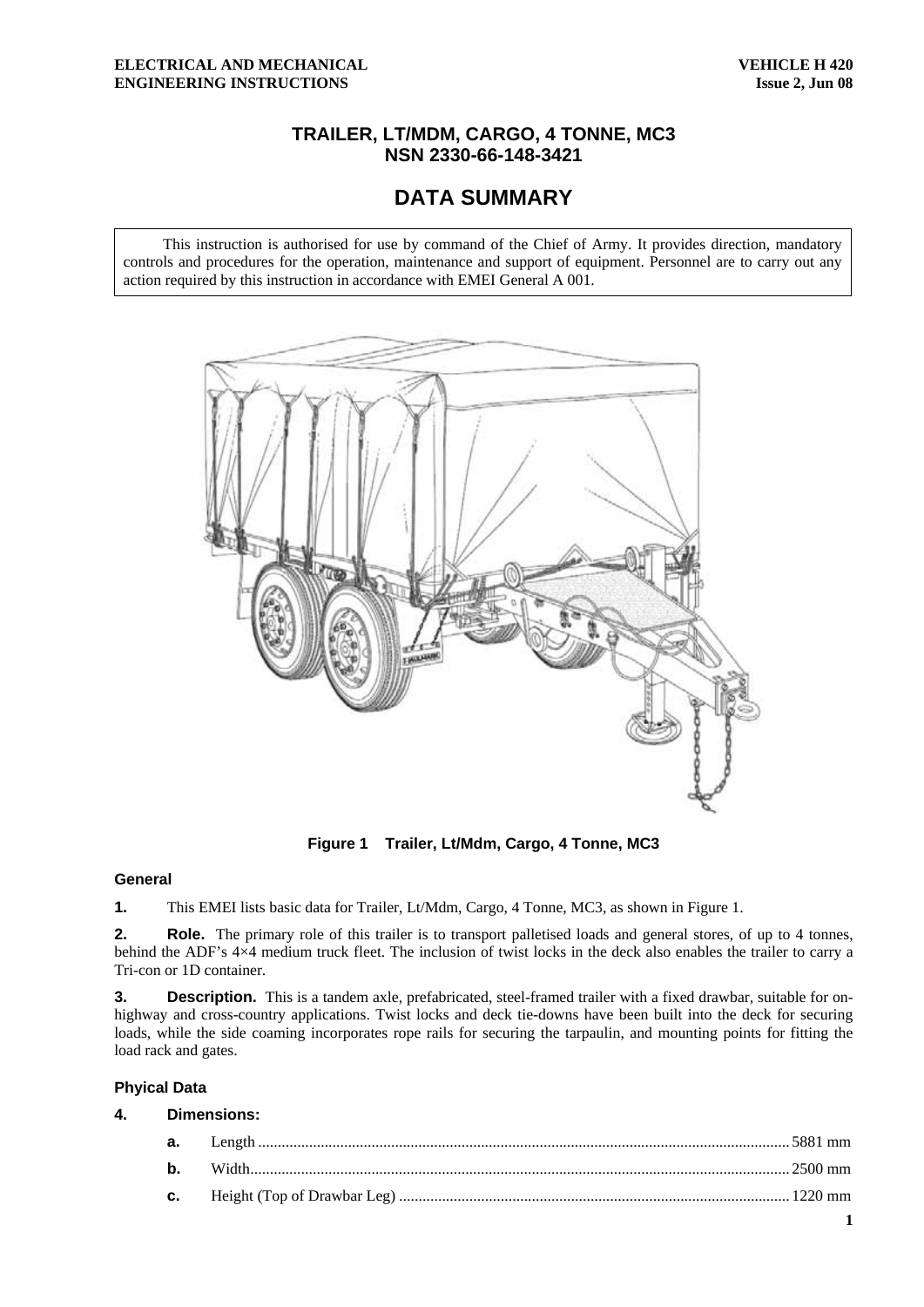|                                | d.             |     | Towing Eye Height (Laden):                                                                                                                                                                                                                                                                                                                                                                                                                                                      |  |
|--------------------------------|----------------|-----|---------------------------------------------------------------------------------------------------------------------------------------------------------------------------------------------------------------------------------------------------------------------------------------------------------------------------------------------------------------------------------------------------------------------------------------------------------------------------------|--|
|                                |                | (1) |                                                                                                                                                                                                                                                                                                                                                                                                                                                                                 |  |
|                                |                | (2) |                                                                                                                                                                                                                                                                                                                                                                                                                                                                                 |  |
|                                |                | (3) |                                                                                                                                                                                                                                                                                                                                                                                                                                                                                 |  |
|                                | е.             |     |                                                                                                                                                                                                                                                                                                                                                                                                                                                                                 |  |
|                                | f.             |     |                                                                                                                                                                                                                                                                                                                                                                                                                                                                                 |  |
|                                | g.             |     | Cargo Tray:                                                                                                                                                                                                                                                                                                                                                                                                                                                                     |  |
|                                |                | (1) |                                                                                                                                                                                                                                                                                                                                                                                                                                                                                 |  |
|                                |                | (2) |                                                                                                                                                                                                                                                                                                                                                                                                                                                                                 |  |
|                                |                | (3) |                                                                                                                                                                                                                                                                                                                                                                                                                                                                                 |  |
|                                | h.             |     |                                                                                                                                                                                                                                                                                                                                                                                                                                                                                 |  |
|                                | i.             |     |                                                                                                                                                                                                                                                                                                                                                                                                                                                                                 |  |
|                                | j.             |     |                                                                                                                                                                                                                                                                                                                                                                                                                                                                                 |  |
| 5.                             | Mass:          |     |                                                                                                                                                                                                                                                                                                                                                                                                                                                                                 |  |
|                                | a.             |     |                                                                                                                                                                                                                                                                                                                                                                                                                                                                                 |  |
|                                | b.             |     |                                                                                                                                                                                                                                                                                                                                                                                                                                                                                 |  |
|                                | c.             |     |                                                                                                                                                                                                                                                                                                                                                                                                                                                                                 |  |
| <b>Technical Specification</b> |                |     |                                                                                                                                                                                                                                                                                                                                                                                                                                                                                 |  |
| 6.                             | <b>Brakes:</b> |     |                                                                                                                                                                                                                                                                                                                                                                                                                                                                                 |  |
|                                | a.             |     |                                                                                                                                                                                                                                                                                                                                                                                                                                                                                 |  |
|                                | b.             |     |                                                                                                                                                                                                                                                                                                                                                                                                                                                                                 |  |
|                                |                |     | Air/mechanical, D22, internal expanding twin shoe type, 'S' cam actuation, $16.5 \times 7$ inch brake with<br>type 24 actuators on the front axle, and type 24/24 spring brake chambers on the rear axle.                                                                                                                                                                                                                                                                       |  |
|                                | c.             |     |                                                                                                                                                                                                                                                                                                                                                                                                                                                                                 |  |
|                                | d.             |     | Air System:                                                                                                                                                                                                                                                                                                                                                                                                                                                                     |  |
|                                |                | (1) |                                                                                                                                                                                                                                                                                                                                                                                                                                                                                 |  |
|                                |                | (2) |                                                                                                                                                                                                                                                                                                                                                                                                                                                                                 |  |
|                                |                | (3) |                                                                                                                                                                                                                                                                                                                                                                                                                                                                                 |  |
| 7.                             |                |     | <b>Wheels and Tyres:</b>                                                                                                                                                                                                                                                                                                                                                                                                                                                        |  |
|                                | а.             |     |                                                                                                                                                                                                                                                                                                                                                                                                                                                                                 |  |
|                                | b.             |     |                                                                                                                                                                                                                                                                                                                                                                                                                                                                                 |  |
| 8.                             |                |     | <b>Suspension.</b> The trailer employs an overslung spring type suspension. Load sharing capabilities are<br>provided by the use of the centre-mounted equaliser assemblies. The suspension has six-leaf semi-elliptic springs that<br>are free to slide in their respective hangers at either end. The axles are located by radius rods that allow free vertical<br>movement of the axles for the full extent of suspension travel, whilst maintaining correct axle alignment. |  |

| а. |  |
|----|--|
| b. |  |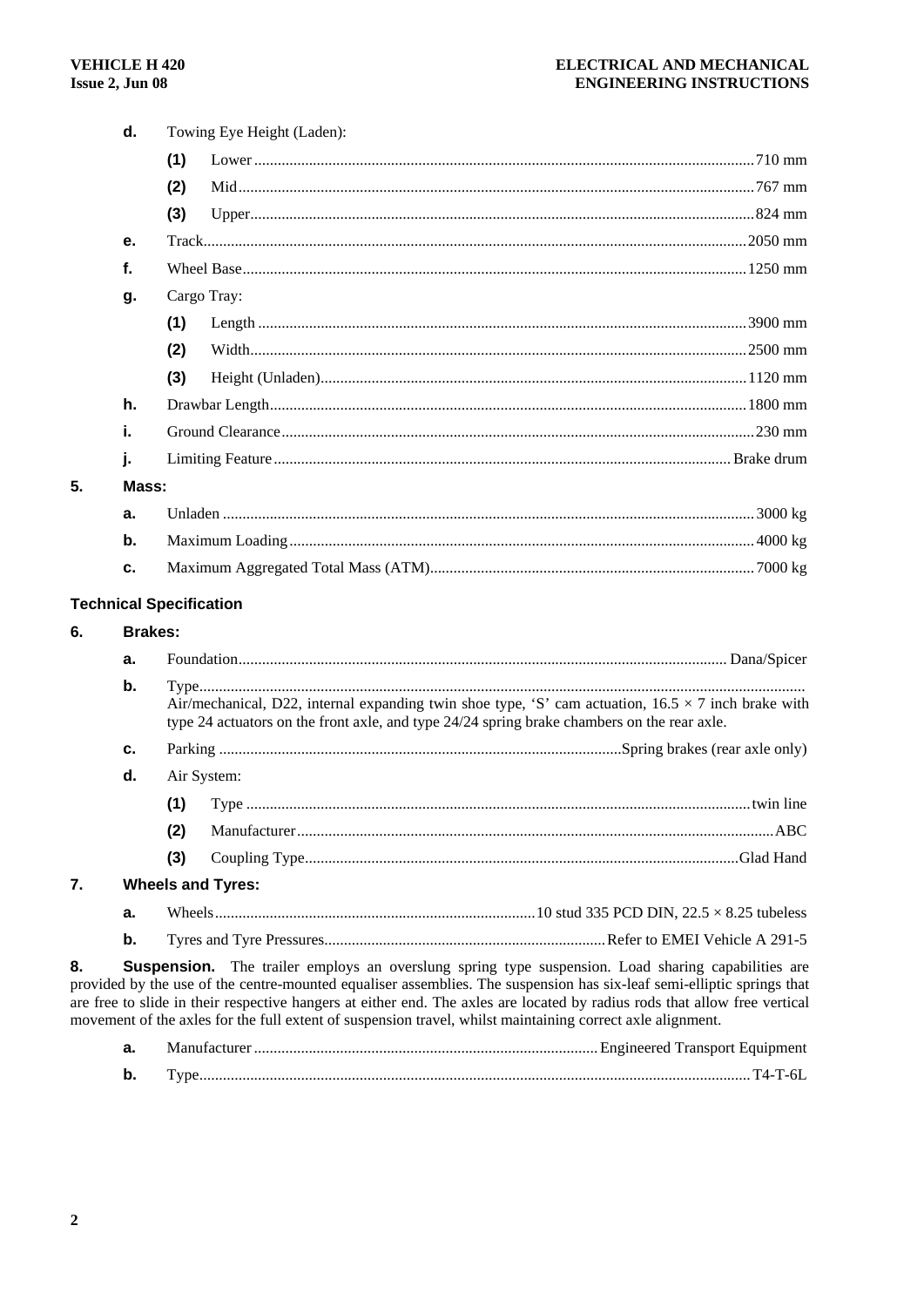## ELECTRICAL AND MECHANICAL **ENGINEERING INSTRUCTIONS**

| a.<br>b.<br>10.<br><b>Electrical System:</b><br>a.<br>b.<br>Lighting:<br>c.<br>(1)<br>(2)<br>(3)<br>(4)<br>d.<br>Lighting, Military:<br>(1)<br>11.<br><b>Frame Assembly:</b><br>a.<br>$\mathbf b$ .<br>Tow Ring:<br>c.<br>(1)<br>(2)<br>d.<br>Spare Tyre Winch:<br>(1)<br>(2)<br>Support Legs:<br>е. |  |
|------------------------------------------------------------------------------------------------------------------------------------------------------------------------------------------------------------------------------------------------------------------------------------------------------|--|
|                                                                                                                                                                                                                                                                                                      |  |
|                                                                                                                                                                                                                                                                                                      |  |
|                                                                                                                                                                                                                                                                                                      |  |
|                                                                                                                                                                                                                                                                                                      |  |
|                                                                                                                                                                                                                                                                                                      |  |
|                                                                                                                                                                                                                                                                                                      |  |
|                                                                                                                                                                                                                                                                                                      |  |
|                                                                                                                                                                                                                                                                                                      |  |
|                                                                                                                                                                                                                                                                                                      |  |
|                                                                                                                                                                                                                                                                                                      |  |
|                                                                                                                                                                                                                                                                                                      |  |
|                                                                                                                                                                                                                                                                                                      |  |
|                                                                                                                                                                                                                                                                                                      |  |
|                                                                                                                                                                                                                                                                                                      |  |
|                                                                                                                                                                                                                                                                                                      |  |
|                                                                                                                                                                                                                                                                                                      |  |
|                                                                                                                                                                                                                                                                                                      |  |
|                                                                                                                                                                                                                                                                                                      |  |
|                                                                                                                                                                                                                                                                                                      |  |
|                                                                                                                                                                                                                                                                                                      |  |
|                                                                                                                                                                                                                                                                                                      |  |
|                                                                                                                                                                                                                                                                                                      |  |
| (1)                                                                                                                                                                                                                                                                                                  |  |
| (2)                                                                                                                                                                                                                                                                                                  |  |
| Load Securing Features. The trailer has been fitted with the following equipment and attachment points<br>12.<br>for securing cargo:                                                                                                                                                                 |  |
| a.                                                                                                                                                                                                                                                                                                   |  |
| $\mathbf b$ .                                                                                                                                                                                                                                                                                        |  |
| c.                                                                                                                                                                                                                                                                                                   |  |
| 13.<br>Lubricants:                                                                                                                                                                                                                                                                                   |  |
| a.                                                                                                                                                                                                                                                                                                   |  |
| b.                                                                                                                                                                                                                                                                                                   |  |
| c.                                                                                                                                                                                                                                                                                                   |  |
| d.                                                                                                                                                                                                                                                                                                   |  |